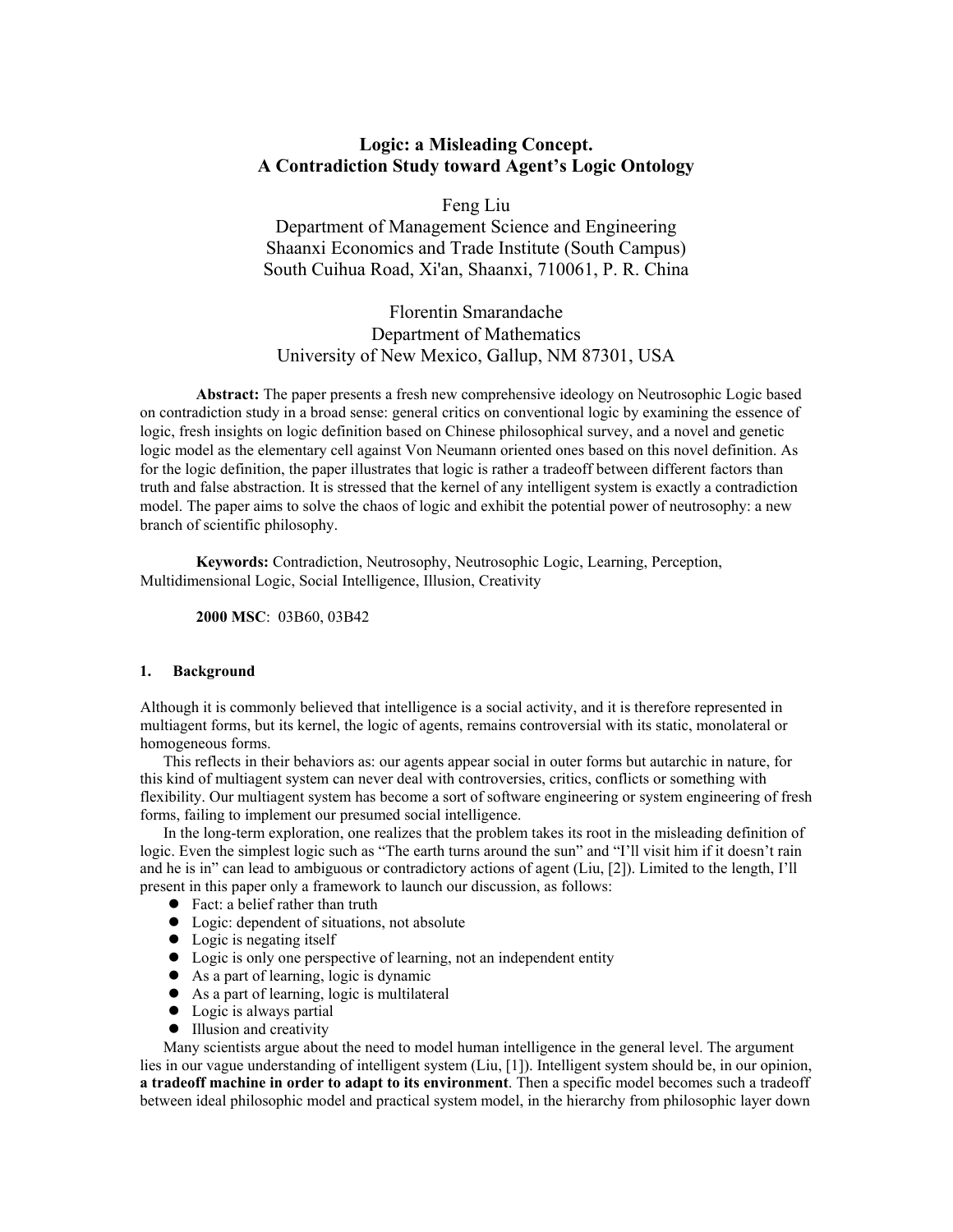to a specific application or situation constraint implementation. I'll show this philosophy in step ward way, as follows.

### **2. Neutrosophy**

Neutrosophy is a new branch of philosophy that studies the origin, nature, and scope of neutralities, as well as their interactions with different ideational spectra.

It is the base of *neutrosophic logic*, a multiple value logic that generalizes the fuzzy logic and deals with paradoxes, contradictions, antitheses, antinomies.

**Characteristics** of this mode of thinking:

- proposes new philosophical theses, principles, laws, methods, formulas, movements;
- reveals that world is full of indeterminacy;
- interprets the uninterpretable;
- regards, from many different angles, old concepts, systems: showing that an idea, which is true in a given referential system, may be false in another one, and vice versa;
- attempts to make peace in the war of ideas, and to make war in the peaceful ideas;
- measures the stability of unstable systems, and instability of stable systems.

Let's note by  $\langle A \rangle$  an idea, or proposition, theory, event, concept, entity, by  $\langle Non-A \rangle$  what is not  $\langle A \rangle$ , and by  $\leq$ Anti-A $\geq$  the opposite of  $\leq$ A $\geq$ . Also,  $\leq$ Neut-A $\geq$  means what is neither  $\leq$ A $\geq$  nor  $\leq$ Anti-A $\geq$ , i.e. neutrality in between the two extremes. And  $\langle A \rangle$  a version of  $\langle A \rangle$ .

<Non-A> is different from <Anti-A>.

### **Main Principle:**

Between an idea <A> and its opposite <Anti-A>, there is a continuum-power spectrum of neutralities <Neut-A>.

### **Fundamental Thesis of Neutrosophy:**

Any idea <A> is T% true, I% indeterminate, and F% false, where T, I,  $F \subset ]0, 1^+]$ . Here ] 0, 1<sup>+</sup> [ is a non-standard unit interval, with  $\overline{0}$  = {0- $\varepsilon$ ,  $\varepsilon$  is a positive infinitesimal number} and  $1^+=$ {1+ε, ε is a positive infinitesimal number}.

### **Main Laws of Neutrosophy:**

Let  $\langle \alpha \rangle$  be an attribute, and  $(T, I, F) \subset ]0, 1^+]^3$ . Then:

- There is a proposition <P> and a referential system  $\{R\}$ , such that <P> is T% < $\alpha$ >  $\alpha$ , I% indeterminate or  $\le$ Neut-α>, and F%  $\le$ Anti-α>.

- For any proposition <P>, there is a referential system  $\{R\}$ , such that <P> is T% < $\alpha$ >, I% indeterminate or  $\le$ Neut-α>, and F%  $\le$ Anti-α>.

 $-\langle \alpha \rangle$  is at some degree  $\langle$ Anti-α $\rangle$ , while  $\langle$ Anti-α $\rangle$  is at some degree  $\langle \alpha \rangle$ .

### **3. Fact: a Belief rather than Truth**

We start with an ancient problem based on the following contradiction:

- The sun turns around the earth.
- The earth turns around the sun.

Of cause nearly everyone of us would answer: the later is absolute right. Note that this is merely a belief, because in Copernicus's age the majority believed in the former. Has anyone proved nowadays whether the former is incorrect? If yes, he must have assumed that the sun is relatively fixed. Unfortunately this is also his belief, because none of us has ever proved the absoluteness of his consciousness: when we see something, is it really something or just we believe that there is something (we really touch something or we really believe it is something we touched)? Or more specifically, is it an object or just we hold long this same belief? Do we really exist as in form we see or just we believe so? I have to introduce a heard experiment to show this point.

A blindfold person is told to be experimented with an iron burnt hot. And through a chronic preparation before him, the iron is burnt fervid, and he is told that the iron is gradually moved closer and closer to him.

"Yes, I am feeling hotter and hotter, ...... really hot, extremely, ......"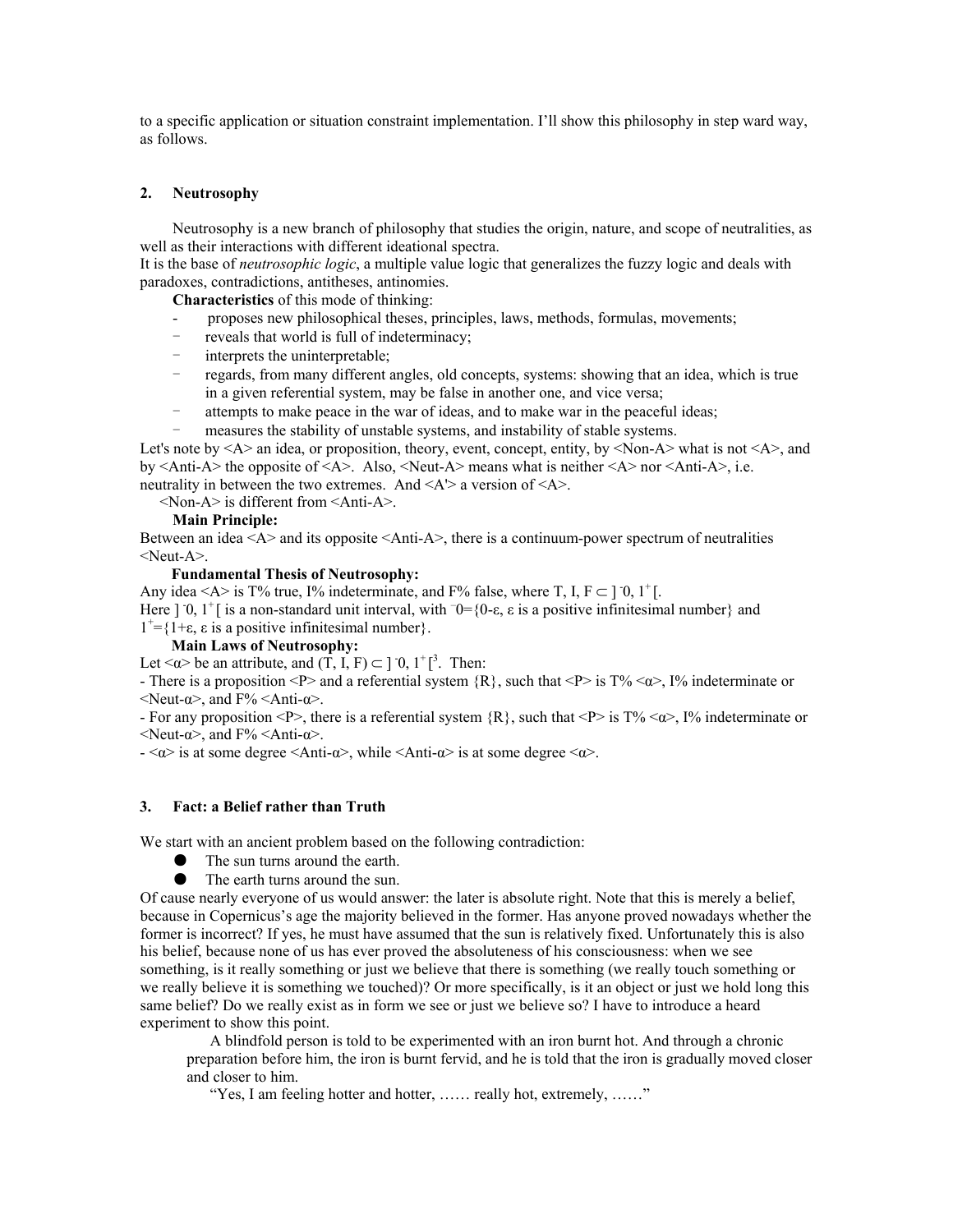The gradual process goes on and on, until suddenly, he is instructed to have his skin burnt. "Oh……", his skin really burnt.

When he opened his eyes, there is nothing but the scorch in him—there is no fire nor iron, but merely his **imagination**—**it is strong enough to cause the effect.**

I experienced another experiment in which four of us were pointing to a carefully set small wooden stool while rotating around it. According our mutual will, the stool turned itself in the same direction we turned!

Another fact (shown in a qigong journal quite a number of years ago, the following is based on our memory) shows the same thing:

There is a qigong (commonly believed as some mental or physical exercise in order to gather the "energy" from nature, qi (there are such a kind of substance in Chinese medicine which is unseen but really affects our body), or the concentrative power of will to maintain health from disease, it is not a feasible way to us) expert in China who, through chronic practice, can "brake" a steel saw blade with nothing but his will, and he had been succeeding in it nearly every time, even in many qigong reports.

Once he re-showed the same talent to the huge audience with great curiosity. He ordered: "break", but unexpectedly, the blade remain exact the same as before, and the following tries turned out to be the same failures. The atmosphere became extremely unfavorable.

Fortunately however, the chairman of the qigong report is experienced, and asked the audience to cooperate: more you are confident, more successful the experiment.

Magically, the expert broke the blade with a single command.

Conclusion:

We have to confess from the three experiments that **fact is really our belief**—if a single belief is not powerful enough to convince us, the mutual belief, especially of all the human beings, is definitely strong enough to illude ourselves. While this cause-effect goes on and on, we are unconsciously trapped in the inextricable web of deceit designed by ourselves.

Only wise man can see through this kind of deceit, e.g., Master Huineng in Chinese Tang dynasty when he saw an argument about a pennant aflutter: whether the wind was moving or the pennant.

**"Neither. What actually moved were your own minds."**(Liu [4], see also Yan Kuanhu [2])

Everyone can become wise when understands this cause-effect, which is the basic point of Buddhism (Chin Kung [1])

#### **4. Logic: Dependent of Situations, not Absolute**

Take the logic  $1+1=2$  for example. Is it correct? Consider

black+white=?, explosive+fire=?, warm+cold=?, theory+practice=?, and yin+yang = ? Does the idiom "Blind People Touching an Elephant" really refer to blind men and elephant?

• Blind People Touching an Elephant, a story from the Mahapra Janaparamita Sutra:

The story shows that **the same elephant can be interpreted as such different things** as turnip, dustpan, pestle, bed, jar and rope **by different blind people** who touch it in turn. The first one touches the tusk, the second the ear, the third the foot, the fourth the back, the fifth the belly, and the last the tail.

### **Based on their different beliefs, the same elephant conveys diverse logics**.

Conclusion:

Logic is more a kind of mental behavior than an objective understanding, i.e., it is more a belief rather than truth; this belief is based on "facts" which are also beliefs.

This belief is subject to dynamic changes with situations, and more general belief (general understanding) relative to more general situations could be too flexible to grasp (e.g., Dao=yin+yang), therefore **logic suggests varying explanations based on particularity of situations.** 

#### **5. Logic is Negating Itself**

Logic comes as mental reflection and leads to new reflection. So, **it is not the problem of logic (validity) but the ways we reflect it**, otherwise it would become the Chinese room experiment.

z J. R. Searle shows this "Chinese room problem" in his paper "Minds, brains and programs":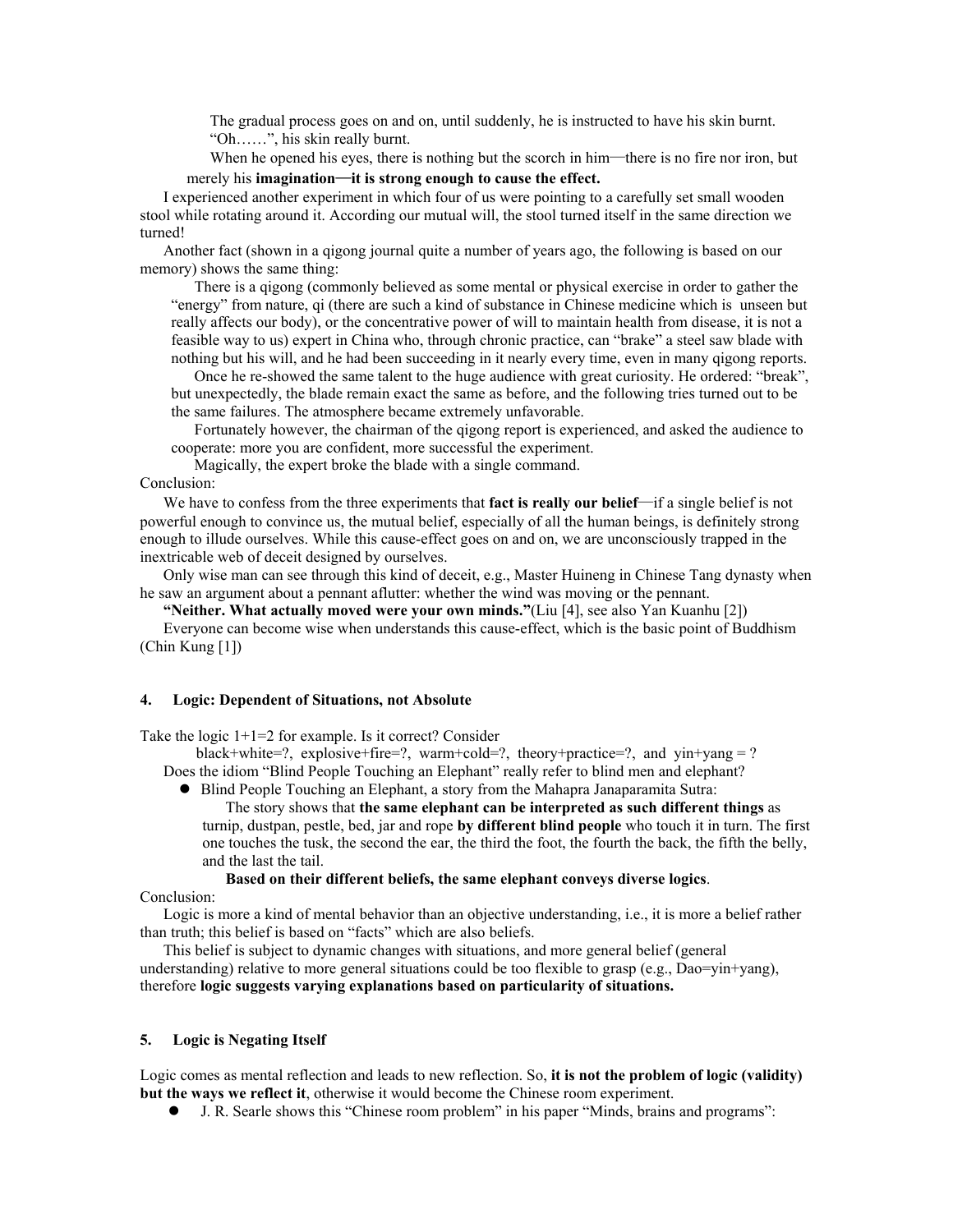We set an Englishman which does not know Chinese, in a closed room, with many symbols of the Chinese language, and a book of instructions in English of how to manipulate the symbols when a set of symbols (instructions) is given. So, Chinese scientists will give him instructions in Chinese, and the **Englishman will manipulate symbols in Chinese, and he will give a correct answer in Chinese. But he is not conscious of what he did.** We suppose that a machine

behaves in a similar way: it might give correct answers, but it is not conscious of what it is doing. Another argument on validity of logic is based on a Chinese idiom: Cutting a Mark on the Boatside to Retrieve a Sword (Young):

Once, a man of the State of Chu (ancient China) took a boat to cross a river. It so happened that his sword slipped off and fell into the water. Immediately he cut a mark on the side of the boat and assured himself: "This is where I have dropped my sword."

By and by the boat came to the destination and stopped. The man plunged into the stream at the point indicated by the incised mark trying to retrieve the lost sword.

The boat has moved on, but not the sword. To recover his sword this way—the man is indeed muddle-headed .

This prompts us to doubt whether logic is always applicable to other circumstances as we know situation is subjective to constant change. It can be successful in closed systems where every state is well defined, but how about open ones?

Daodejing (Wang Bi, Guo Xiang) begins with: "Dao, daoable, but not the normal dao." Referring to the natural law, we can say it is dao, but it doesn't mean what we say. Whenever we mention it, it is beyond the original sense.

In Daodejing the creator of everything is defined as dao: like a mother that bears things with shape and form. But what/who is dao? It is just unimaginable, because whenever we imagine it, our imagination can never be it (we can never completely describe it: more we describe it, more wrong we are). Daoism illustrates the origin of everything as such a form that doesn't show in any form we can perceive. Whatever we can perceive is merely the created forms, rather than its genuine nature, as if we know people by their outer looks rather than by their inner intentions. We are too far from understanding the nature.

**Daodejing suggests that logic in the most original extremity is shapeless in nature:** it is unbodied, invisible, inexpressible, or even intangible.

- We frequently have such a feeling in learning English as a foreign language that there is no fixed meaning but an intangible impression or feeling to a word: the meaning varies with situations, contexts or even ages so that we can never assure our comprehension. In fact, it is due to the unbridled usage in logic made by people of different ages and districts—there is always creativity implied in the word so that we can rely on nothing more than our own creativity.
- Wherever there is logic, there is also the corresponding comprehensive understanding to logic: also based on our creativity relative to the different existences of human beings. Due to the diversity of comprehension, interpretation and creativity to the same logic, there are varying versions of perception (or conception) to the same logic.

Whenever we say "it is" by logic, we are subjective—how can we assure our objectiveness? We may have developed it from some strictly limited domain under constrained conditions, or it is merely a haphazard, because we can only observe limited cases in our limited lives. How can we convey the logic to those with different backgrounds, even with the slightest difference? How can we then assure the determinacy of its truthness? Is that the reason that majority of people hold it (e.g., Darwin's evolution theory and the functional difference between left and right brain—both are controversial in fact)? In fact none of the logics can be proved, even of we exist or not (Gershenson).

There is no truth and false actually: there is because the outcome has to meet someone's desire—they are merely the attributes of a tradeoff. One false dead can be true in another perspective, e.g., eating much is good, because of the excellent taste and nourishment, but it is also bad when he gets weighted. Neutrosophy (Smarandache) shows that a true proposition to one referential system can be false to another.

### Conclusion:

Validity of logic depends on the way we reflect it, not logic itself. Logic never proves itself. **Logic is a matter of tradeoff (balance) between contradictory factors. There seems no absolute correctness or falseness independent of environment.** 

There is dao, but not the kind we mentioned, **accordingly, there is logic but not what we specified**.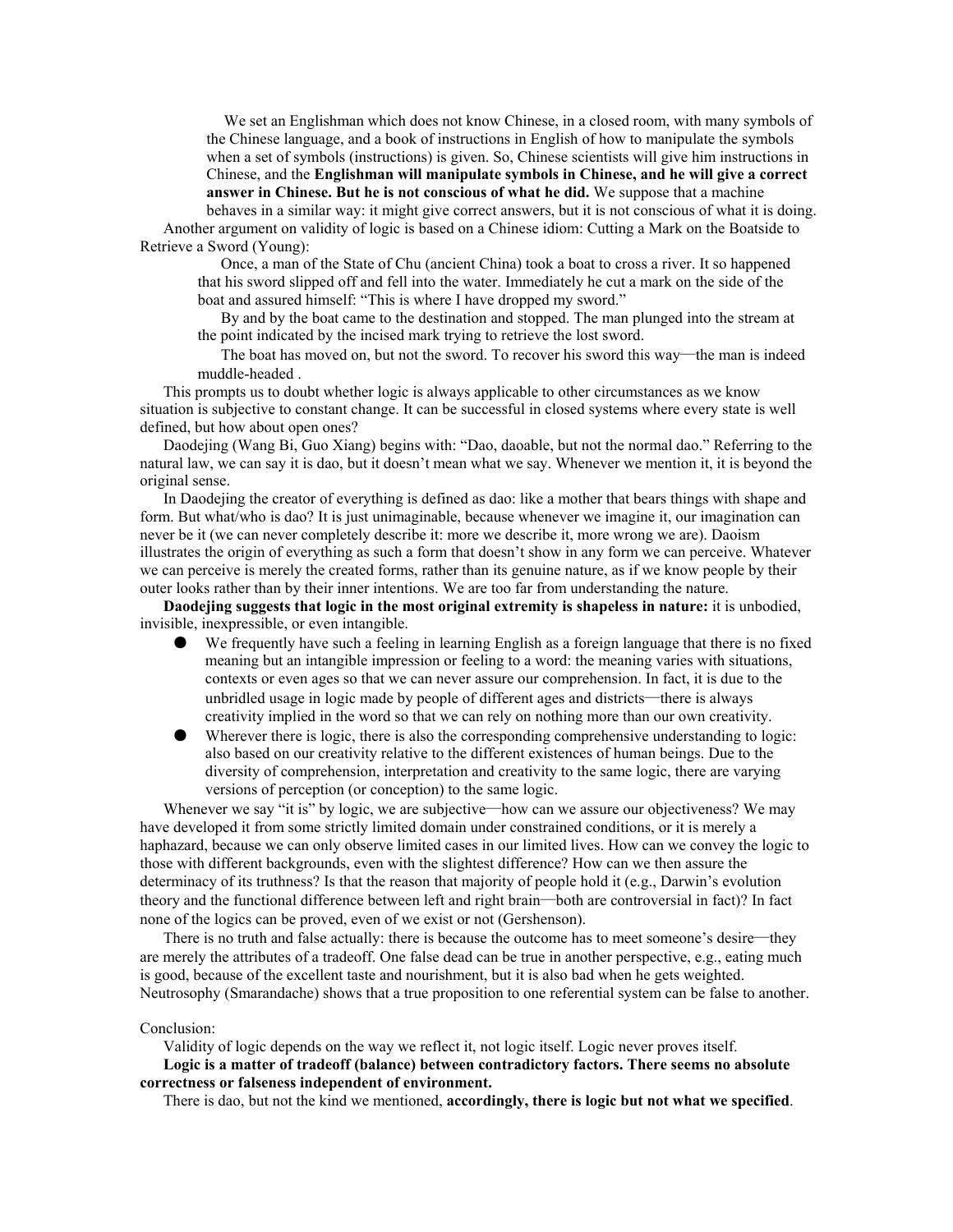#### **6. Logic is only One Perspective of Learning, not an Independent Entity**

Logic comes from perception and leads to new perception. It is shown that **human understands the world through the interaction of the inter-contradictory and inter-complementary two kinds of knowledge: perceptual knowledge and rational knowledge——they can't be split apart.**



Logic is created through perception in which void, intangible feelings or impressions have been nurtured, brought up and developed into a mental model.

The logic born is nothing more than a subjective hypothesis at primitive stage—it is not within the sense of truthness and falseness.

However, the terms (symbols) and syntax (rules) is only understood by perception through practice. How can we imagine a bookworm who well reads books but has no experience?

Where are truth and false born? There are no such beliefs at the first stage of practice in fact (Daodejing):

> When beauty is abstracted (Peter A. Merel) Then ugliness has been implied; When good is abstracted Then evil has been implied.

So alive and dead are abstracted from nature, Difficult and easy abstracted from progress, Long and short abstracted from contrast, High and low abstracted from depth, Song and speech abstracted from melody, After and before abstracted from sequence.

So it is that existence and non-existence give birth the one to (the idea of) the other (James Legge); that difficulty and ease produce the one (the idea of) the other; that length and shortness fashion out the one the figure of the other; that (the ideas of) height and lowness arise from the contrast of the one with the other; that the musical notes and tones become harmonious through the relation of one with another; and that being before and behind give the idea of one following another.

Accordingly (back to authors), the division between truth and false comes from practice: there is truth, because the outcome is desired, and vice versa to false. Furthermore, without false, where comes the truth? And without truth, where comes the false? Human has been unintentionally comparing, weighing, balancing and trading off between favorable and unfavorable, desired and undesired, based on his prompt subjective and objective situations, hence comes the abstraction (distinction).

Therefore, **the distinction (or abstraction) of truth and false is nothing more than desires that are subject to constant change.** 

Conclusion: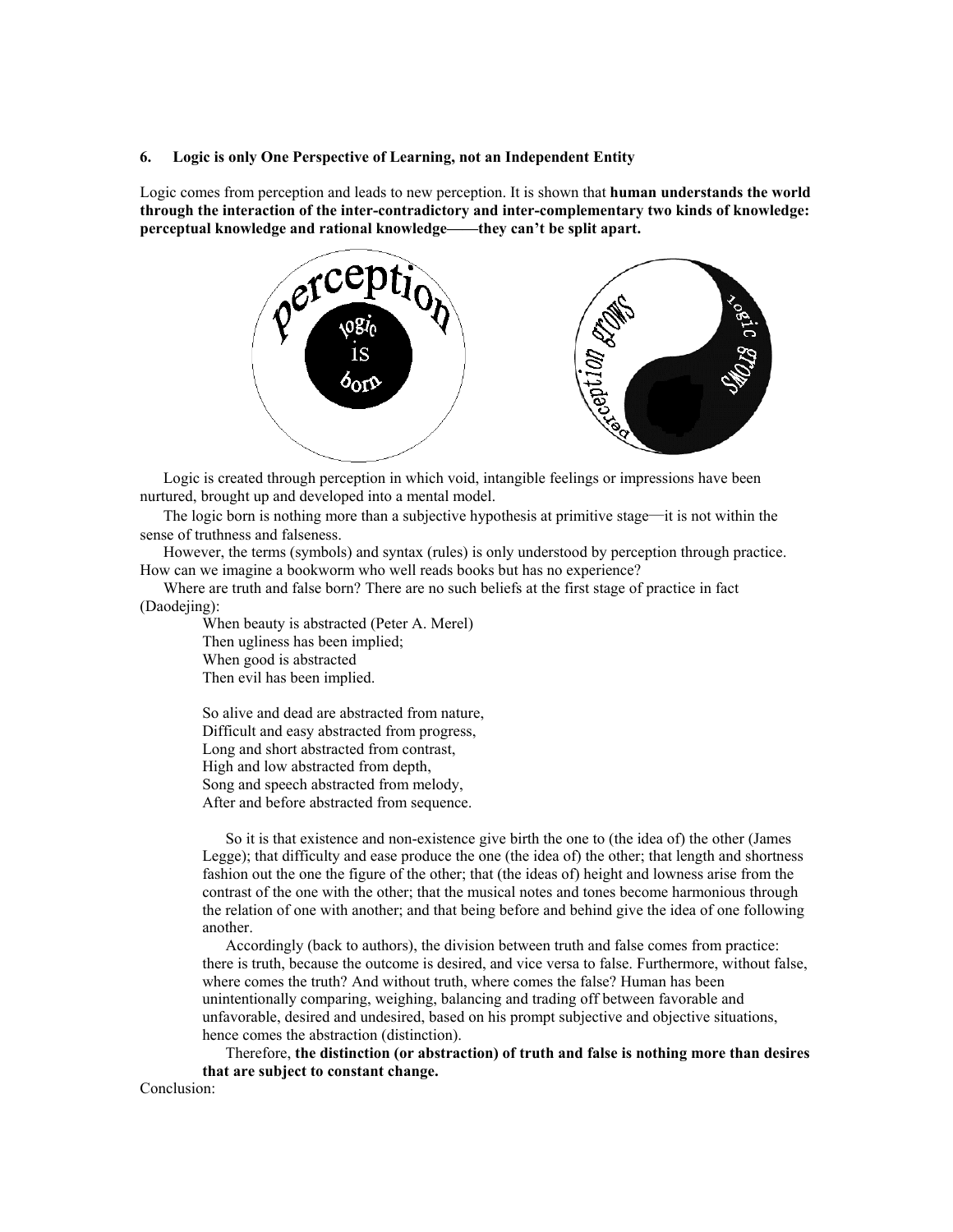**Truth is born from false and false from truth. They are exactly the measurement of men's practice. This measurement is by no means isolated from practical situations.**

• Discover the truth through practice, and again through practice verify and develop the truth. Start from perceptual knowledge and actively develop it into rational knowledge; then start from rational knowledge and actively guide revolutionary practice to change both the subjective and the objective world. Practice, knowledge, again practice, and again knowledge. This form repeats itself in endless cycles, and with each cycle the content of practice and knowledge rises to a higher level. Accordingly, we need to represent learning in integral form:

*Learning=*∫*d(perception)· d(logic)=* ∫*d(perception(object))· d(logic(object))*  in time, space and situation domains, or in compound form:

# *Learning=*∫*d(perception·logic)*

since perception and logic are interchangeable and inter-transformable (they melt each other), or they are decomposable in the same manner as learning.

# **7. As a Part of Learning, Logic is Dynamic**

Logic depends on perception which is subject to dynamic change with environment, i.e., **the truth value swings**.



For the logic (Liu, [2]):

```
"I'll visit him if it doesn't rain and he is in."
```
To avoid being trapped in an instant case that "the clouds promise impending rain" or "there is no answer at the moment I ring the door", we need to learn the long-term trend like "does it rain whole day" or "does he keep his promise", to make a feasible plan (wait or return).

Conclusion:

# *Learning=*∫*d(perception·logic)*

in all its time, space and situation domains. **Whenever we persist in some instant or partial look, we loose the whole. Furthermore, whenever we are satisfied with one-sided view, we also loose it.** 

# **8. As a Part of Learning, Logic is Multilateral**

Human is normally too confident of himself, no matter how partial or monolateral he is, so that he always misleads himself.

viewer1



viewer2

**A ball with a black hemisphere and a white hemisphere** 

He may then solve such contradiction by standing on some other perspective. However, **he doesn't succeed until he reaches the opposite side**. This is where our yin-yang philosophy starts.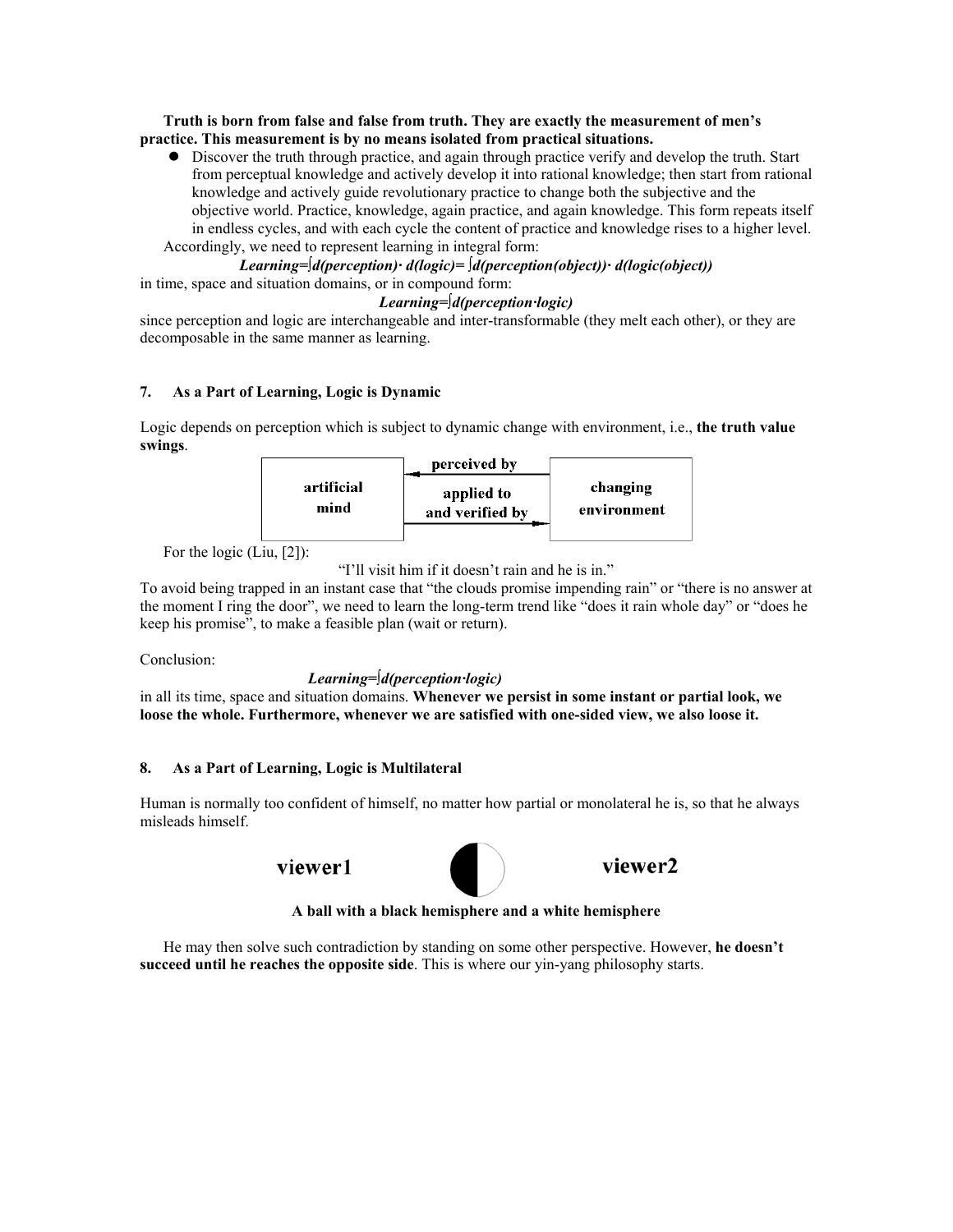

**Two kinds of partial reasoning are alternatively fired** 

The incompleteness of human mind (by no means can we assert the perfectness of human being) indicates that **human always reasons in partial mode, i.e., positively partial at one time and negatively partial at another**, as indicated by taiji figure. There are plenty of reasons:

- $\bullet$  As a holograph of the universe, human behaves in rhythmed way, e.g.: positive mode, negative mode, positive, negative… and so on, with each mode complementing and inhibiting the opposite one.
- Just because human sometimes stands on positive perspective and then the other, the truth value (it is, not it is) is in constant change, as shown in dynamic state to us.
- There remains a learning procedure hidden in the above bilateral logic: human has to balance the bilateral reasoning to adapt to his present or long-term situations, or meet his needs.
- $\bullet$  It is from this inter-complementary and inter-inhibitory contradiction: the bilateral model, that multilateral system is generated, according to Chinese yin-yang philosophy or I-ching (in Chinese: Yijing, also known as the Book of Changes).

We can never base intelligence on the individual behavior, and this is the reason why we need group or society to exchange our views. This is also the underlying essence of multiagent approach that tries to simulate a society.

Based on our intensive exploration in Chinese philosophic perspective, a prototype of **logic cell is presented as an inter-complementary pair**: the positive and the negative logic engines represent positive partial reasoning and negative partial reasoning respectively, and a learning mechanism tries to assemble them to figure out the trend, based on its present and long-term situations, and make choices among various possibilities, e.g., to try a plan among a couple of possible plans. Suppose that each logic engine is decomposable in the same manner, which clones the entire system.

It starts with default logic—although believed absolutely valid, it is actually partial in nature as we know that human is by no means complete as long as he thinks in logic. This partial activity is warmed up and up until some time (one day) contradiction arises. This contradiction, growing up and up in previous partial mode, gives rise to negative reasoning, which later on inhibits the original logic. This intercomplementary process continues as the loop goes on and on, during which the contradiction tends to be neutralized. However, this is only a temporary balance when the two engines reach an agreement. New contradiction comes with the constant change in environment or situations outside. There still remains a chronic cycle hidden in the rhythm for long-term resolution. It is also important to note that this is a genetic proliferation in both time and space complexity, for it can clone all its subsystems.

More intensive study is being carried out in neutrosophy.

Conclusion:

A practical reference frame should originate from a single contradiction or yin-yang (see Daodejing or I-ching).

### **Every existence is of bilateral character, or double characters, with each opposing and complementing the other to form a unity.**

*d(object) = ∂(object) d(positive engine) + ∂ (object) d(negative engine) ∂ (positive perspective) ∂ (negative perspective)*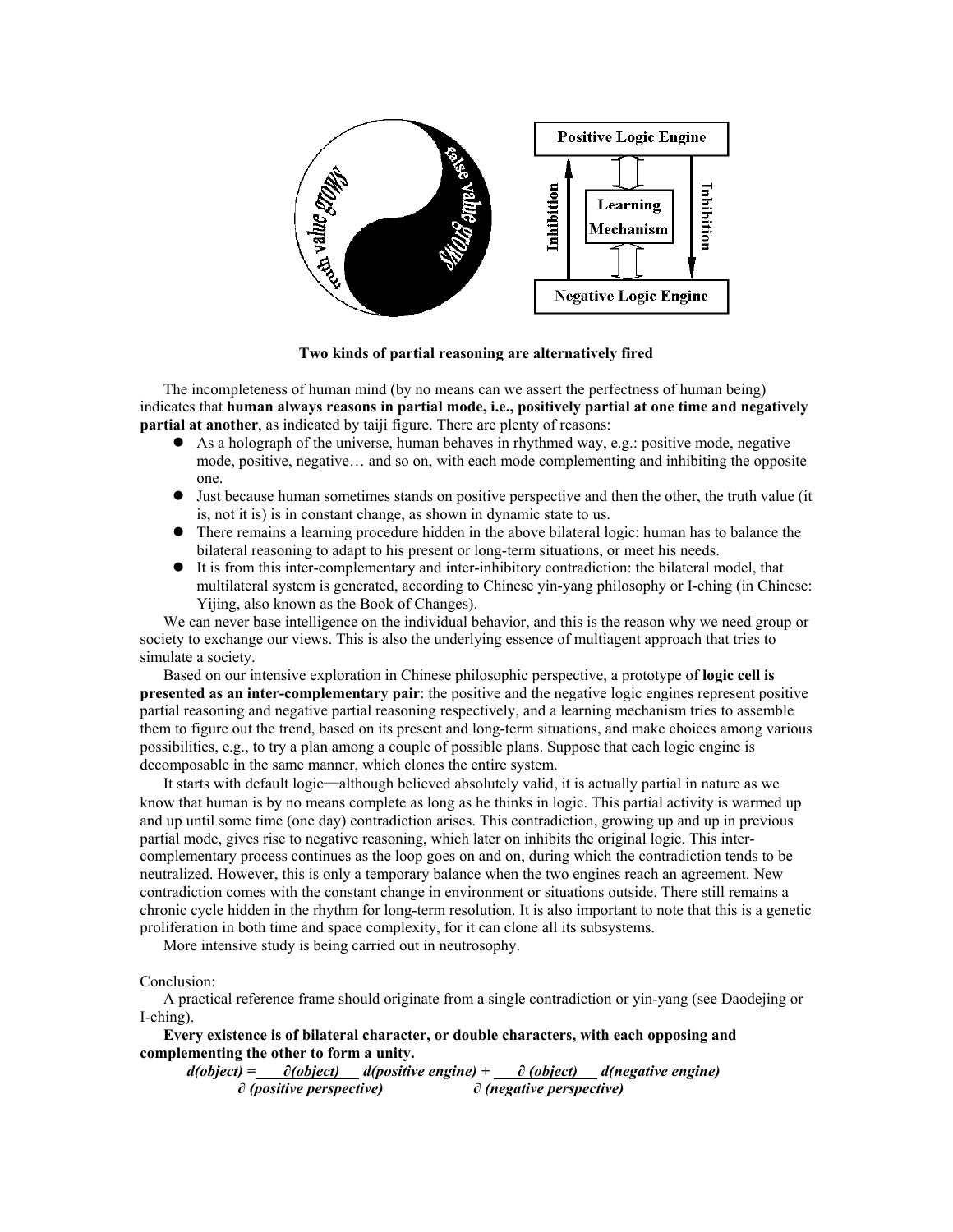# *= ∂ (object) d(yang) + ∂ (object) d(yin) = d(object) \_\_\_\_ d(reference frame) ∂ (yang) ∂ (yin) d(reference frame)*

Whenever we hold logic, we have already been standing on a default perspective. Is there universal logic? No, unless we reconceptualize it in an opposite perspective, e.g., Daoist or Buddhist view.

Conclusion:

When we hold logic, we have already believed that it is something. This belief in turn inhibits our negative consciousness that it may be something else (to some degree) or it can be another thing simultaneously (to some extent). We are in this way trapped. So:

"It is never too old (for a machine) to learn."

### **9. Concluding Remarks: Illusion and Creativity**

It has long been illustrated in Daodejing (Wang Bi, Guo Xiang) that whenever we capture dao as the natural law, universal method or logic, etc., what we capture can never be it. Therefore:

**Although we can learn logic, we can never capture it. Whenever we do, what we capture is merely a distortion.** 

A famous poem from "Topic to Xilin Wall" by Su Shi, a great poet in the Chinese Song Dynasty:

A great mountain by vertical and horizontal view,

Far, near, high, low, and each not same.

I can't see the true face of Lushan,

Because I am just in there.

We cannot criticize ourselves just because we habitually and absolutely believe in ourselves.

Accordingly, we cannot keep a critical mind to our so called truth just because we habitually and absolutely believe in so called truth. Is there really some kind of (absolute) truth on earth?

One time in Tang dynasty China, the Fifth Patriarch of Buddhism announced to his disciples that everyone write a verse to show his insight of the Buddhist wisdom.

At this, the most eligible one presented on the wall the verse:

Our body be a Bodhi tree, Our mind a mirror bright,

Clean and polish frequently,

Let no dust alight.

Just as a choreman in the mill of the temple, Huineng answered it with his own:

There is no Bodhi tree,

Nor stand of a mirror bright,

Since all is void,

Where can the dust alight?

**Whenever we hold the belief "it is …", we are loosing our creativity. Whenever we hold that "it is not …", we are also loosing our creativity.** Our genuine intelligence requires that we completely free our mind - neither stick to any extremity nor to "no sticking to any assumption or belief" (Liu [3]).

As we mentioned previously, whenever there is truth, there is also false that is born from/by truth—this abstraction (distinction) is fatal to our creativity.

Meanwhile, our creativity is nothing similar with things created (i.e., in the sense if truth and false). It must be void in form (no definite form), something like dao, since whenever we hold it, it is not our creativity. Nor does it mean to destroy everything (there is nothing to destroy nor such action, if there was, it is no longer void).

# **There is nothing to destroy, nor anything to create.**

### **If there is, it is rather our illusion than our creativity.**

Because everything believed existing, true or false, is nothing more than our mental creation, there is no need to pursuit these illusions, as illustrated in the Heart Sutra [3]:

When Bodhisattva Avalokiteshvara was practicing the profound Prajna Paramita, he illuminated the Five Skandhas and saw that they are all empty, and he crossed beyond all suffering and difficulty.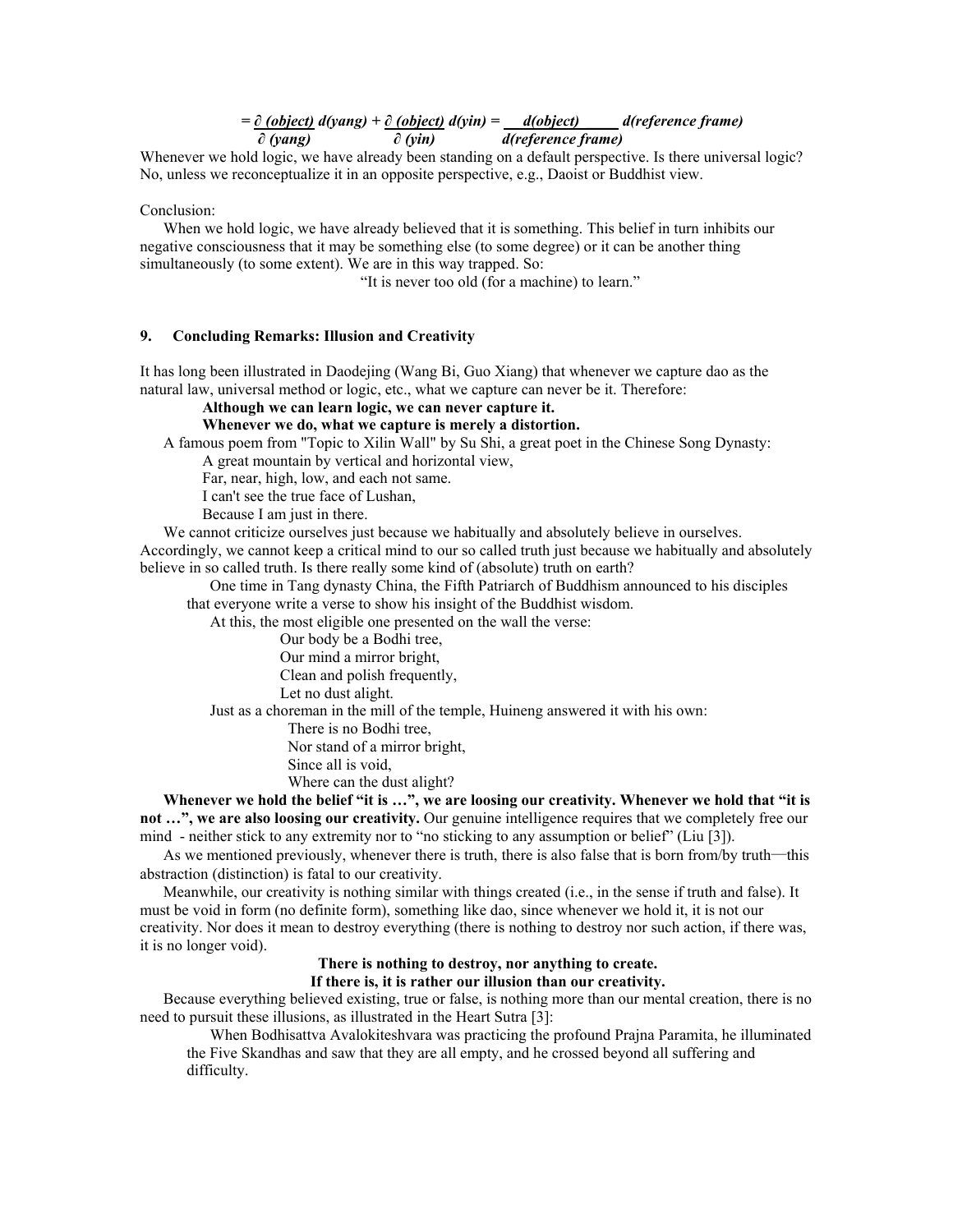Shariputra, form does not differ from emptiness; emptiness does not differ from form. Form itself is emptiness; emptiness itself is form. So too are feeling, cognition, formation, and consciousness.

Shariputra, all Dharmas are empty of characteristics. They are not produced, not destroyed, not defiled, not pure; and they neither increase nor diminish. Therefore, in emptiness there is no form, feeling, cognition, formation, or consciousness; no eyes, ears, nose, tongue, body, or mind; no sights, sounds, smells, tastes, objects of touch, or Dharmas; no field of the eyes up to and including no field of mind consciousness; and no ignorance or ending of ignorance, up to and including no old age and death or ending of old age and death. There is no suffering, no accumulating, no extinction, and no Way, and no understanding and no attaining.

Because nothing is attained, the Bodhisattva through reliance on Prajna Paramita is unimpeded in his mind. Because there is no impediment, he is not afraid, and he leaves distorted dreamthinking far behind. Ultimately Nirvana! All Buddhas of the three periods of time attain Anuttarasamyak-sambodhi through reliance on Prajna Paramita. Therefore know that Prajna Paramita is a Great Spiritual Mantra, a Great Bright Mantra, a Supreme Mantra, an Unequalled Mantra. It can remove all suffering; it is genuine and not false. That is why the Mantra of Prajna Paramita was spoken. Recite it like this:

Gaté Gaté Paragaté Parasamgaté Bodhi Svaha!

### Conclusion:

**Everyone can extricate himself out of the maze of illusion**, said Sakyamuni and all the Buddhas, Bodhisattvas around the universe, their number is as many as that of the sands in the Ganges (Limitless Life Sutra, Chin Kung).

### **References:**

- [1] Chin Kung: What is Buddhism, **http://www.amtb.org.tw/e-bud/E-BUD.HTM** [since Master Chin Kung is a Buddhist monk, his Buddhist name is Chin Kung and his surname is the unified one: Sakyamuni, normally not mentioned ].
- [2] Yan Kuanhu: Culture and Education Fund: The Pictorial Biography of The Sixth Patriarch Master Huineng, English translation by Yan Shudong, Cui Jinquan, Zhang Chitang, Shanghai Ancient Books Press, 2000

[the fund is named after Yan (surname) Kuanhu (other name)].

- [3] Yan Kuanhu: Buddhist Text Translation Society: The Heart of Prajna Paramita Sutra, 1997, http://www.drba.org/heart\_sutra\_e.htm
- C. Gershenson: To be or not to be, A multidimensional logic approach, http://jlagunez.iquimica.unam.mx/~carlos/mdl/be.html
- J. Legge: Lao-Tzu's Tao Te Ching, The Internet Encyclopedia of Philosophy, 1996, http://www.utm.edu/research/iep/text/tao/tao.htm
- F. Liu [1]. The AI elephant, AI & Society, Springer-Verlag London, 1989, vol.3, pp.336-345
- F. Liu [2]: Dynamic modeling of multidimensional logic in multiagent environment, 2001 International Conferences on Info-tech and Info-net Proceedings, IEEE Press, People's Post & Telecommunications Publishing House China, pp. 241-245
- F. Liu [3]: Name, Denominable and Undenominable, On Neither <A> Nor <Anti-A>, Proceedings of the First International Conference on Neutrosophy, Neutrosophic Logic, Set, and Probability, University of New Mexico, USA, 2002. http://www.gallup.unm.edu/~smarandache/FengLiu.pdf
- F. Liu [4]: Paradoxes Review On Neither <A> Nor <Anti-A>", Proceedings of the First International Conference on Neutrosophy, Neutrosophic Logic, Set, and Probability, University of New Mexico, USA, 2002.
- P. A. Merel: TaoDeChing Lao Tze, 1995, http://www.chinapage.com/gnl.html
- J. R. Searle: Minds, brains and programs, Behavioral and Brain Sciences, 1980, 3, pp.417-457
- F. Smarandache: A Unifying Field in Logics: Neutrosophic Logic. Neutrosophy, Neutrosophic Set, Neutrosophic Probability (second edition), American Research Press, 1999, 2000 http://www.gallup.unm.edu/~smarandache/eBook-neutrosophics2.pdf
- B. Wang, X. Guo: (annotation ancient). Laozi Zhuangzi. Shanghai Ancient Books Press, 1995